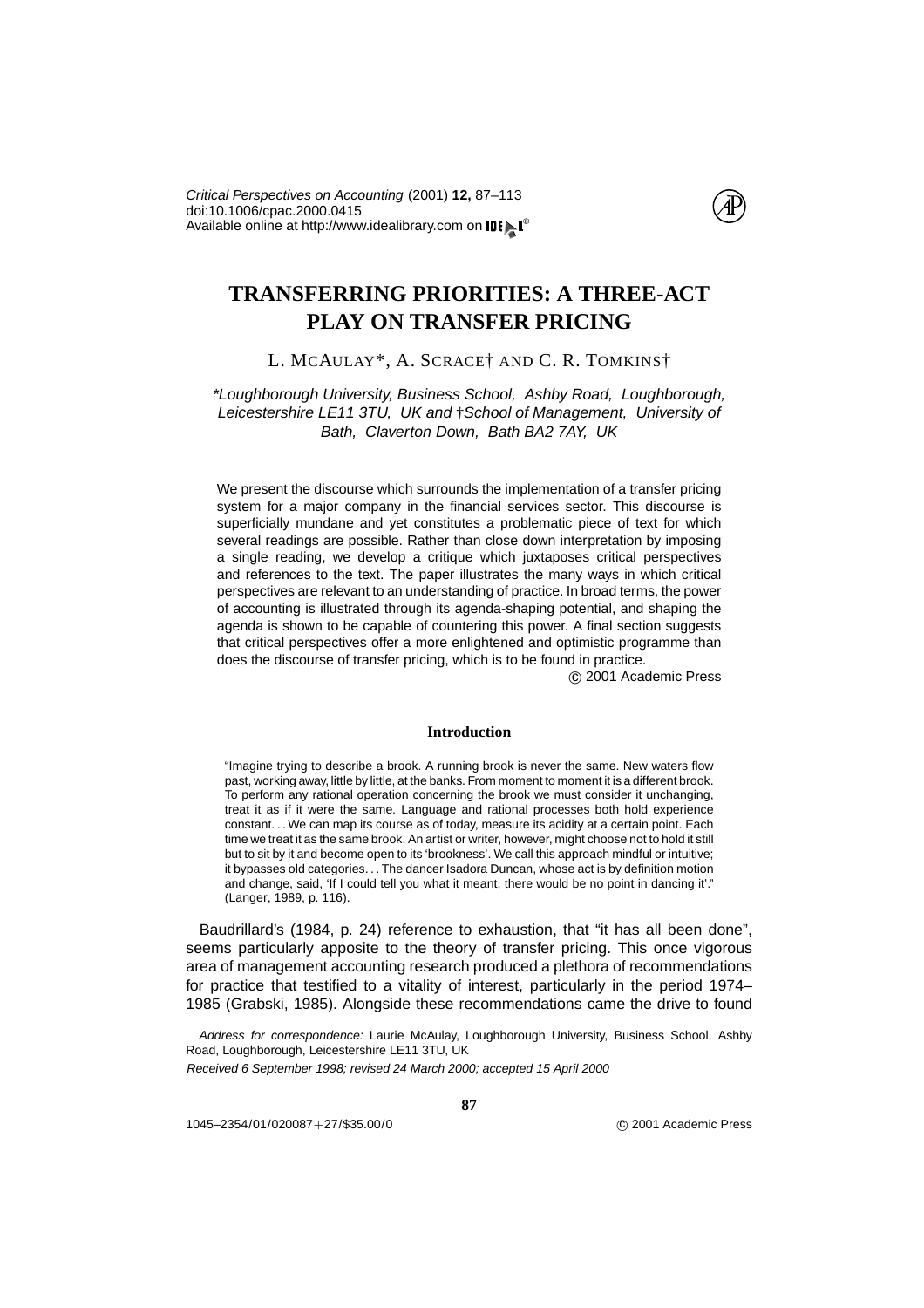behavioural and other theories of transfer pricing, beginning with [Abdel-khalik](#page--1-0) [and Lusk's \(1974\)](#page--1-0) exhortations to broaden transfer pricing's base of interest, and producing some arguably notable contributions (e.g. [Watson and Baumler, 1975;](#page--1-0) [Eccles, 1985\)](#page--1-0). Despite this, little evidence has accumulated for the adoption of transfer pricing recommendations [\(Grabski, 1985\)](#page--1-0), and the seeds for the current period of relative disinterest were perhaps planted with [Vancil's \(1979,](#page--1-0) p. 142) declaration that "I have been unable to say anything definitive, or even mildly useful, on the subject of transfer prices". A preoccupation with relevance has provided a gloomy environment within which transfer pricing research might prosper outside the international glamour of cross-border transfers; defining relevance as packages of techniques with strategic effect ([Roslender, 1996a\)](#page--1-0), as mirrored in Kaplan's impact through activity-based costing or the balanced scorecard; utility to commercial practitioners.

Transfer pricing may have become ensnared within its own self-referential territory. For instance, [Tomkins \(1990\)](#page--1-0) addresses the issue of the use of absorption costing by practitioners through a model which explains how this technique can lead to an approximate maximization of short-term profits. The paper demonstrates that managers might establish transfer prices in a pragmatic absorption-costing manner and modify them at the margin when necessary. The old cry, which privileged marginal costing over absorption costing, is almost silenced, but concern for optimization, and the respective merits of alternative technical approaches, retains its potency. The territory may have adjusted its priorities, but its inherent instincts are intact. There is nothing here to break from the tradition of securing optimum levels of internal transactions through the self-interested decisions of managers who are driven by price. There is nothing here to evoke the need for multiple frames and theories to enlarge experience; no space for Nietzsche contra Hirschleifer; no interest in critical perspectives contra economic rationality.

This paper opens up the transfer pricing literature to the practical relevance afforded by critical perspectives and encourages a dialogue between the narratives of practice and theory. Theory is used in the next section as a symbolic system ([Gardner, 1993,](#page--1-0) pp. 301–313) to impose a pattern on reflections of practice. Agenda theory is adopted for this purpose because it takes an ecological, as opposed to a teleological, view which has the potential to "shake the conventional accounting paradigm to its very roots" [\(Dermer, 1990,](#page--1-0) p. 75; also [Langley](#page--1-0) et al., 1995). Practice is represented as a narrative, which is drawn from a case study [\(Llewellyn, 1992; Scapens, 1990,](#page--1-0) [1992;](#page--1-0) [Yin, 1994\)](#page--1-0). This is structured into a series of protocols ([Newell and Simon, 1972\)](#page--1-0), and is grouped according to a lens provided by agenda research, to present an everyday [\(Tomkins and Groves, 1983\)](#page--1-0) enactment of transfer pricing in dramatical terms. The material is drawn from interview data, and documentary material is captured by a participant observer who enacted the role of researcher–employee ([Gummesson,](#page--1-0) [1991\)](#page--1-0). The data is presented as fully as possible to allow readers to take responsibility for their own reading ([Cooper and Puxty, 1994\)](#page--1-0) and their own challenging of the multitude of theories which are evoked in the second half of the paper.

A four-year story of transfer pricing for Trustco is told in the form of a Pinteresque play. Trustco is a major company operating in the financial services sector in the United Kingdom, and it has been necessary to respect confidentiality because of the